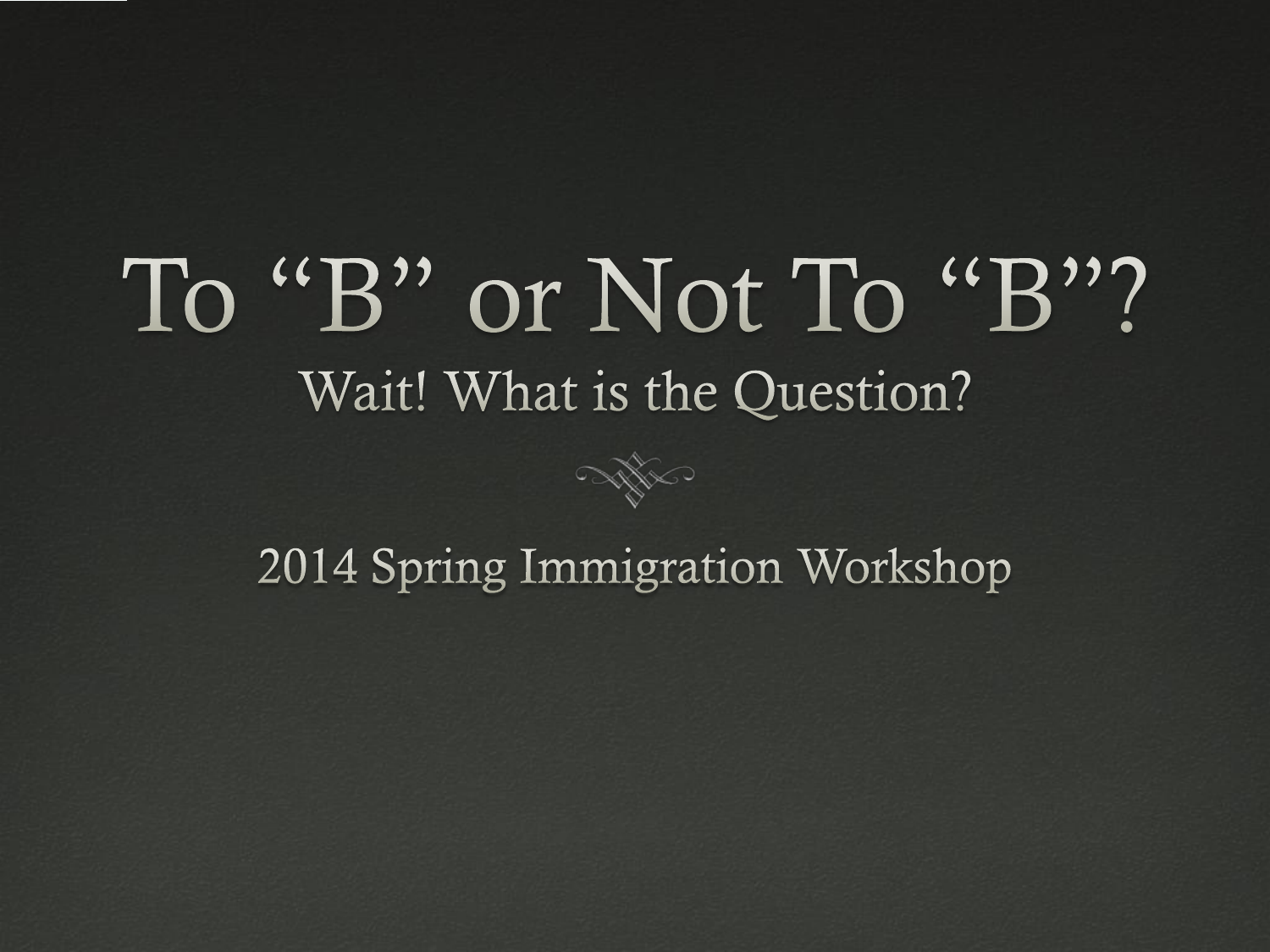#### Introduction



- Mary Louton New England Conservatory
- $\alpha$  Sal Mazzone Northeastern University
- Sara Sanford Brown University
- Sandra Torres University of Massachusetts Medical **School**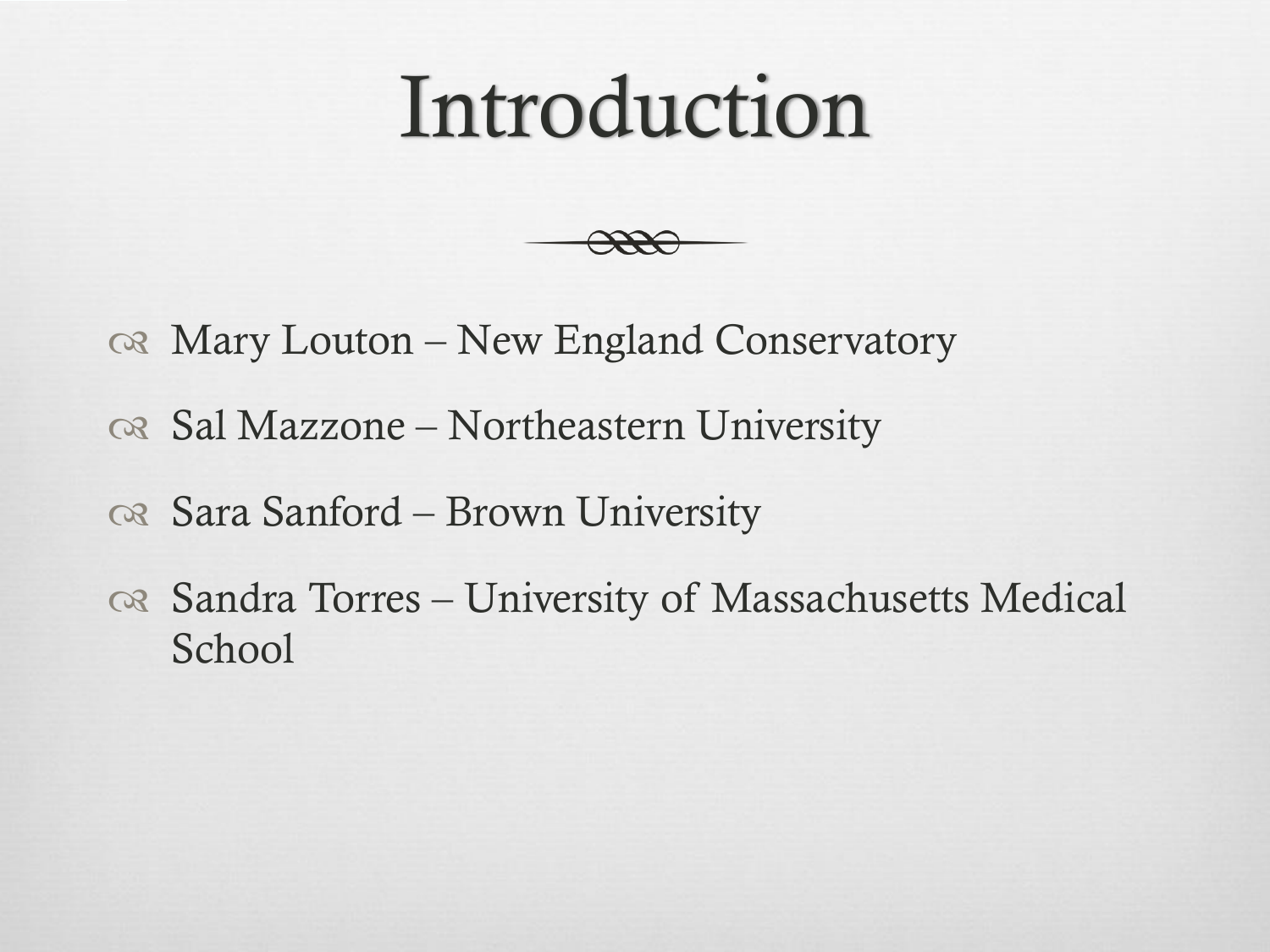## Agenda



- General Information
- Academic Purposes
- os Music & Artists
- os Clinical Setting
- os Short-term Programs
- Case Study & Questions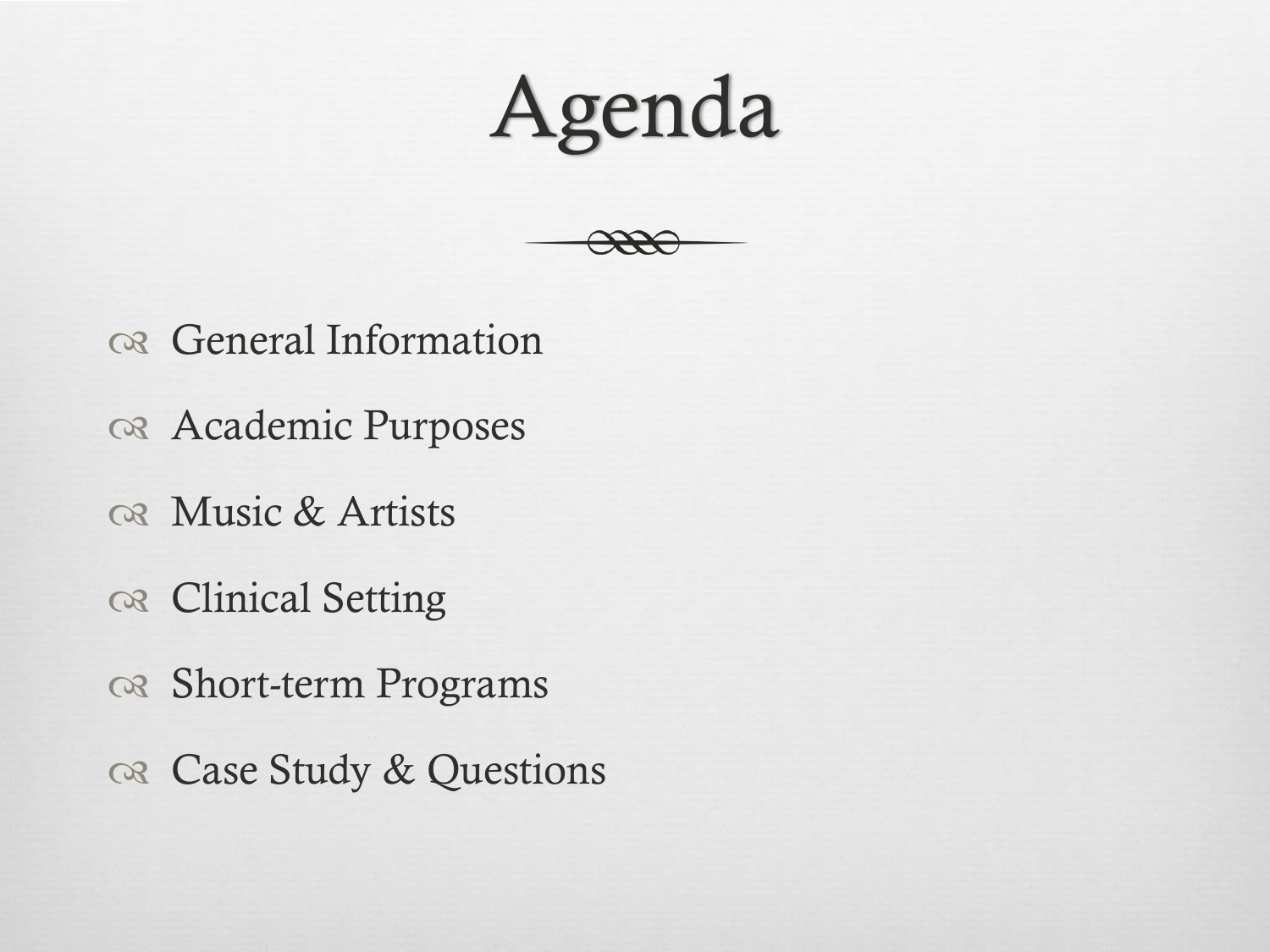### B Classification

#### $\alpha$  INA  $\S 101(a)(15)(B)$ ]

#### Individual eligible for B classification is:

 $\infty$  an alien (other than one coming for the purpose of study or of performing skilled or unskilled labor or as a representative of foreign press, radio, film, or other foreign information media coming to engage in such vocation) having a residence in a foreign country which he has no intention of abandoning and who is visiting the United States temporarily for business or temporarily for pleasure;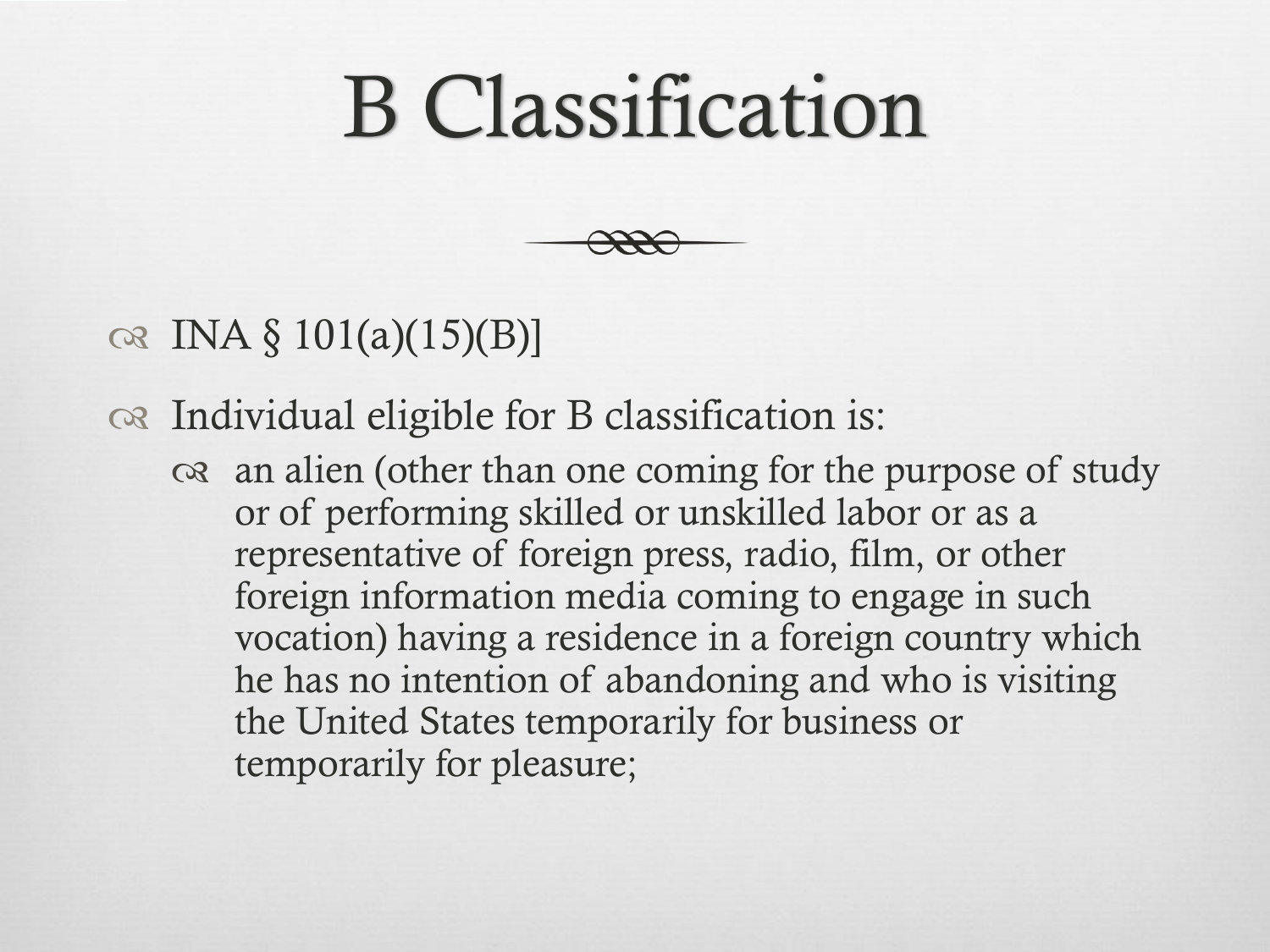### B for Business

#### $\alpha$  22 CFR § 43.31(b)(1)

 $\alpha$  The term "business," as used in INA  $101(a)(15)(B)$ , refers to conventions, conferences, consultations and other legitimate activities of a commercial or professional nature. It does not include local employment or labor for hire.

 $\infty$  Does NOT constitute employment.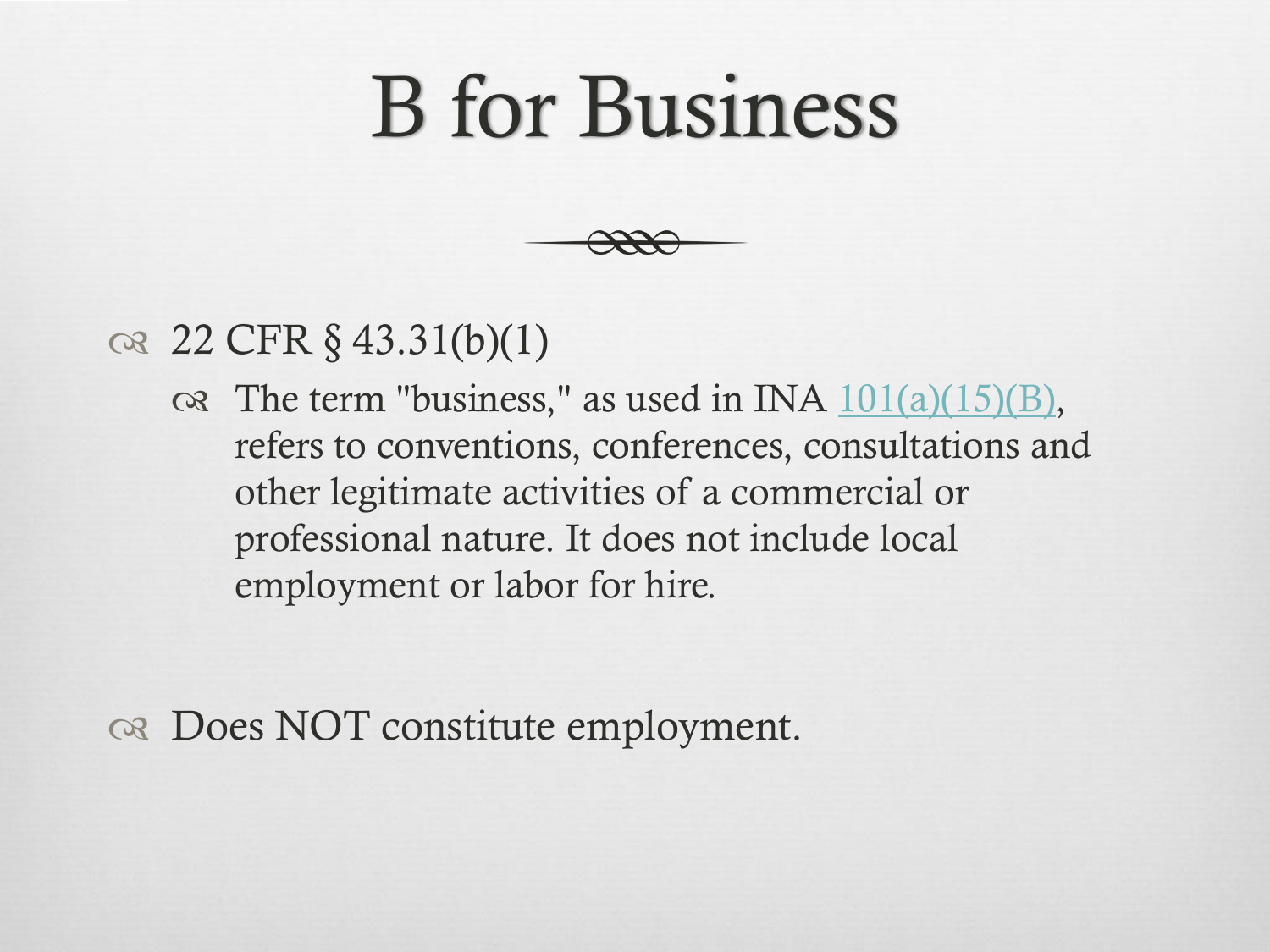## Institutional Policy

 $\alpha$  Varied policies and knowledge across institution.

os Liability issues

- on Even further limit opportunities for international students and scholars.
- os Varied policies across U.S. institutions Having to justify policy.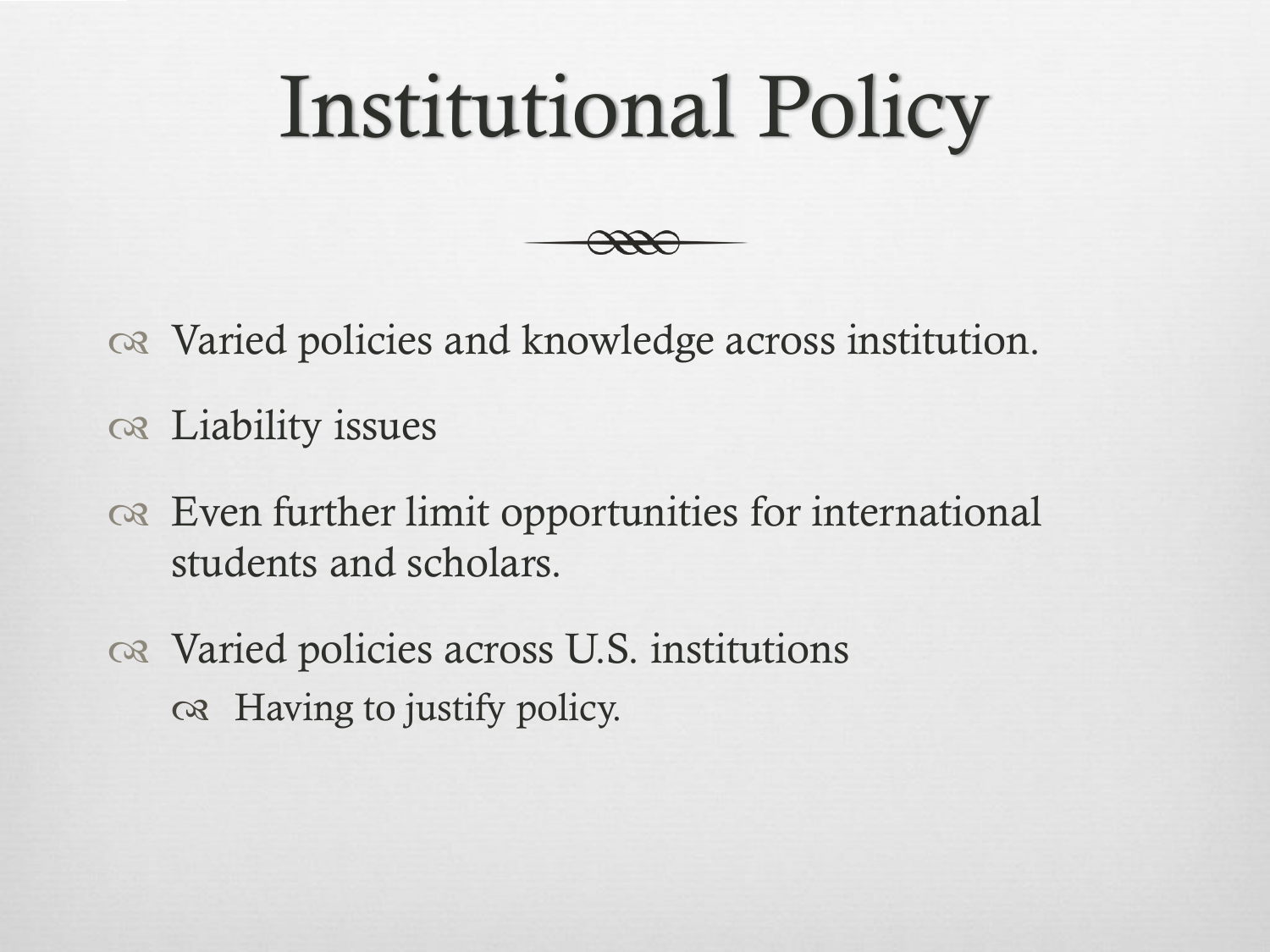

- **⊙8** 9 FAM 43.31 Notes N8  $\infty$  (3) Consult with business associates;
	- (5) Participate in scientific, educational, professional, or business conventions, conferences, or seminars; or
	- (6) Undertake independent research.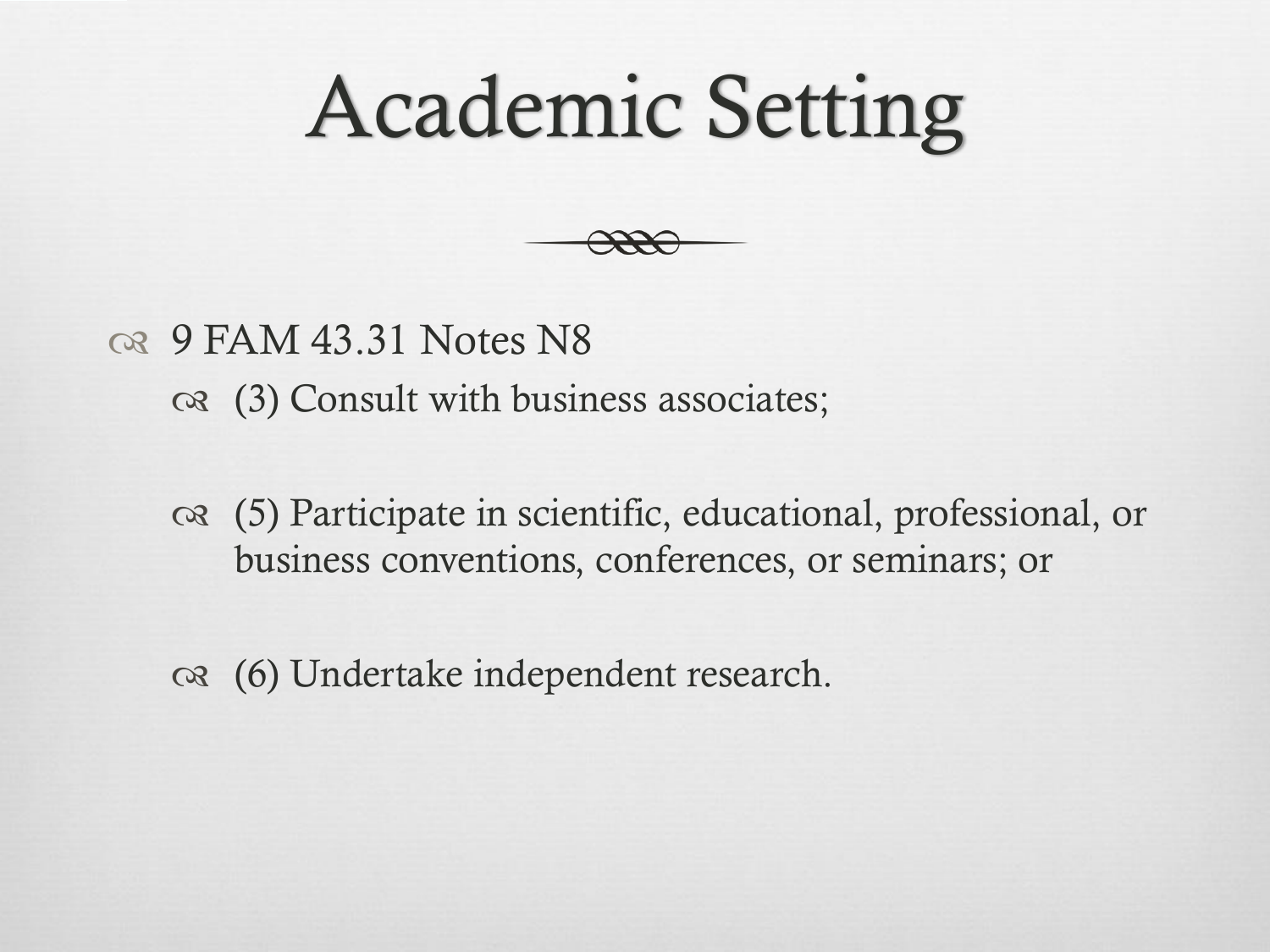os Independent Research: What is the line between independent and collaborative research

- Meetings for scientific, research, educational purpose : no "productive" work ; no income deriving from this work
- $\infty$  Some types of training: classroom or lab observation?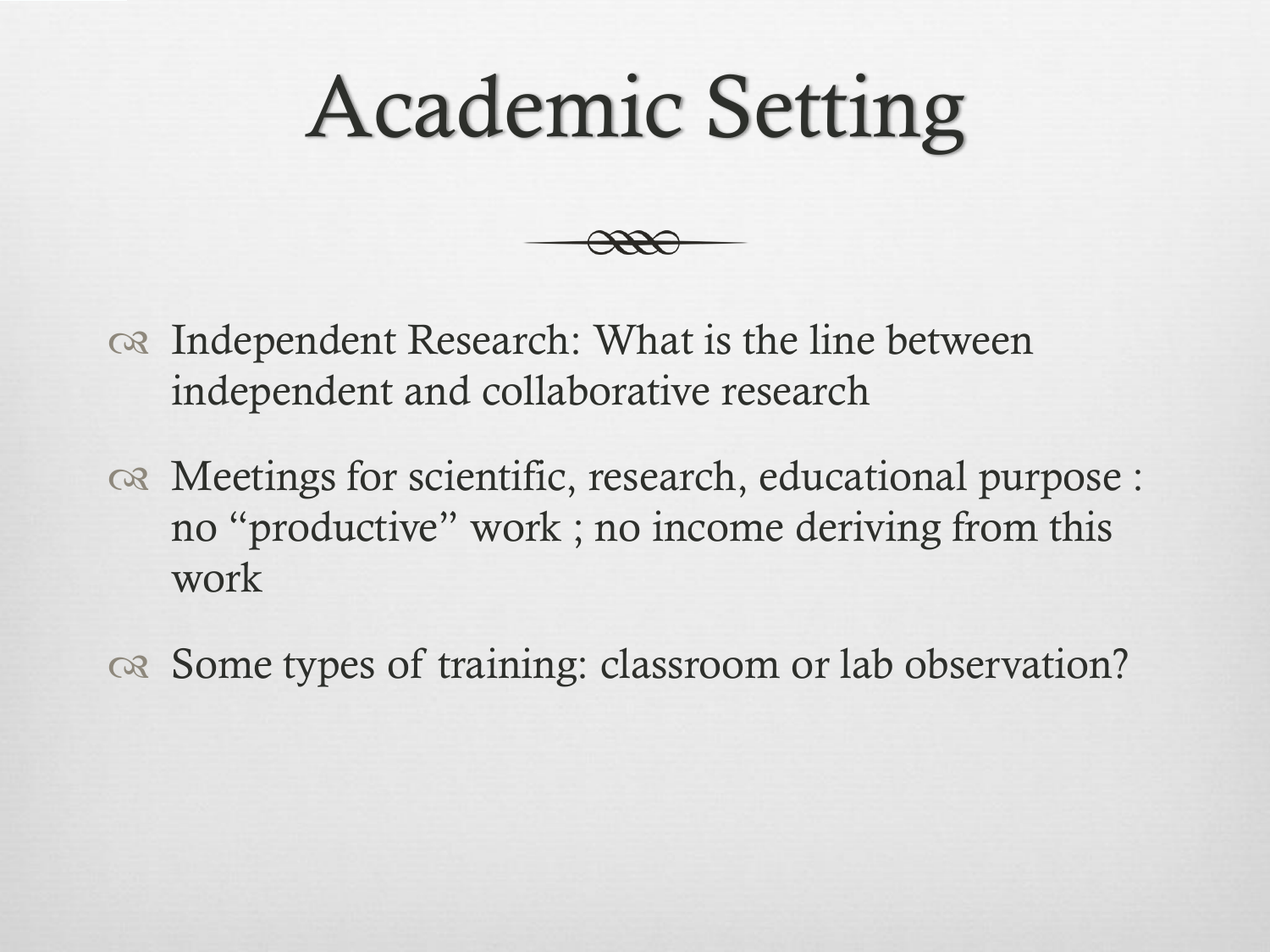- $\alpha$  Activity as Lecturer or Speaker is permitted: no salary or income allowed other than honorarium.
- Disbursement of honoraria are limited to:
	- Activities lasting no more than nine days at any single institution
	- Honoraria payment cannot exceed a count of more than five institutions over the last six months.
	- Honoraria are for services conducted for the benefit of the institution (no productive work)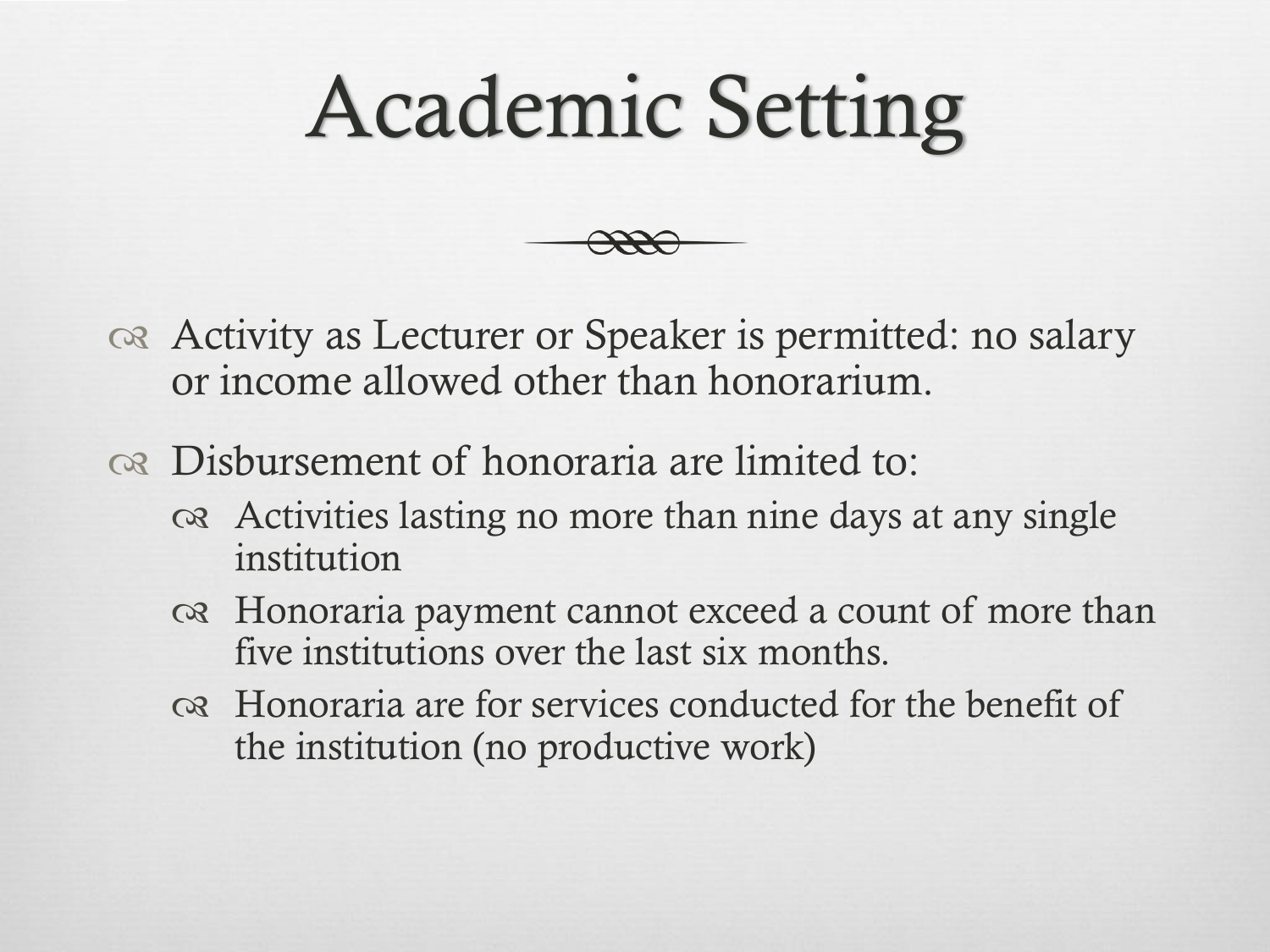

os Alternatives  $\alpha$  B-1 or J-1?  $\infty$  B in lieu of H-1

 Institutions should judge these options very carefully as they are considered "high risk".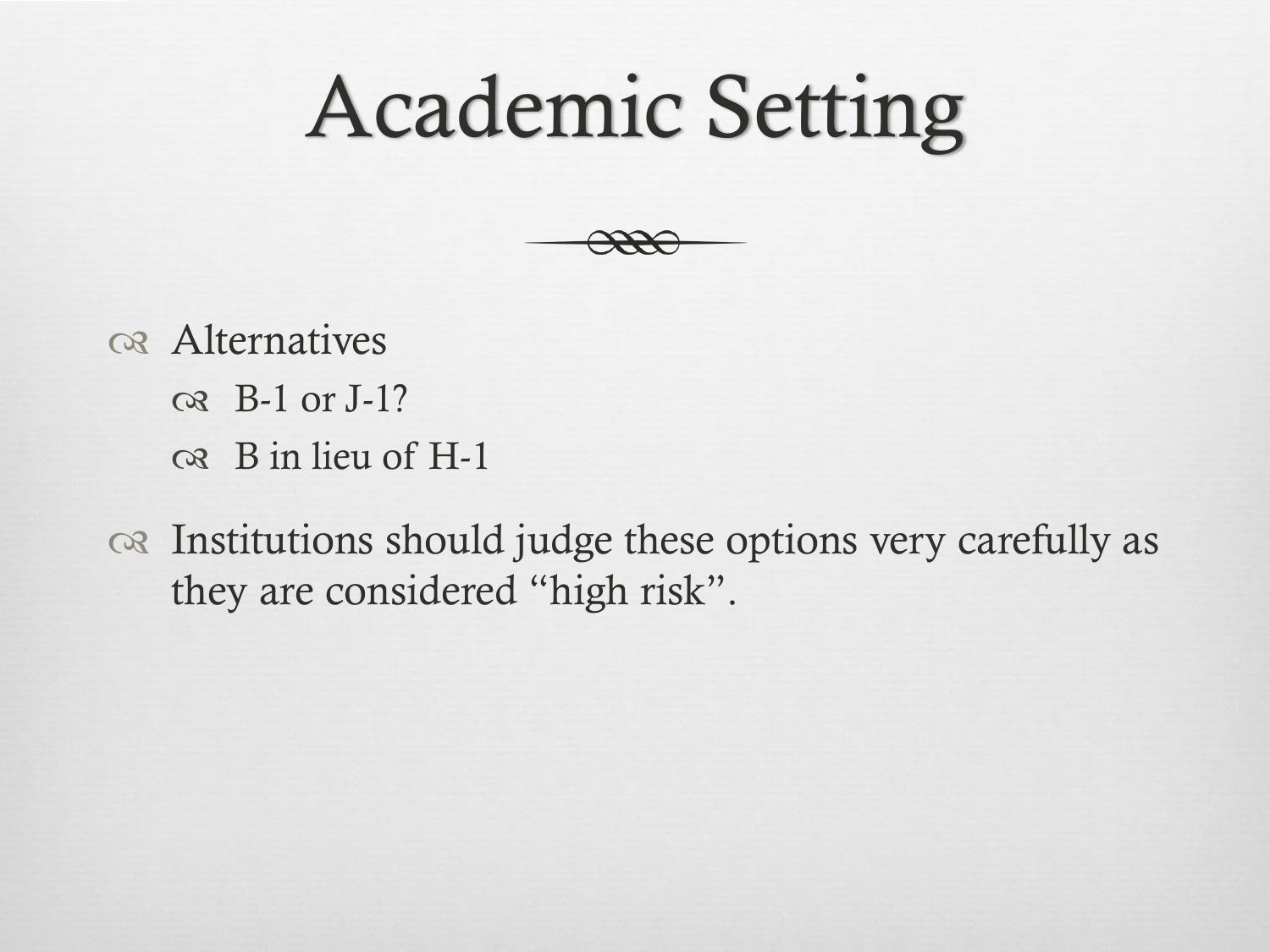#### Musicians & Artists



- os Usual Suspects Campus Visits
	- Attend concerts and performances
	- Tourism with a class on the side through Continuing Education Department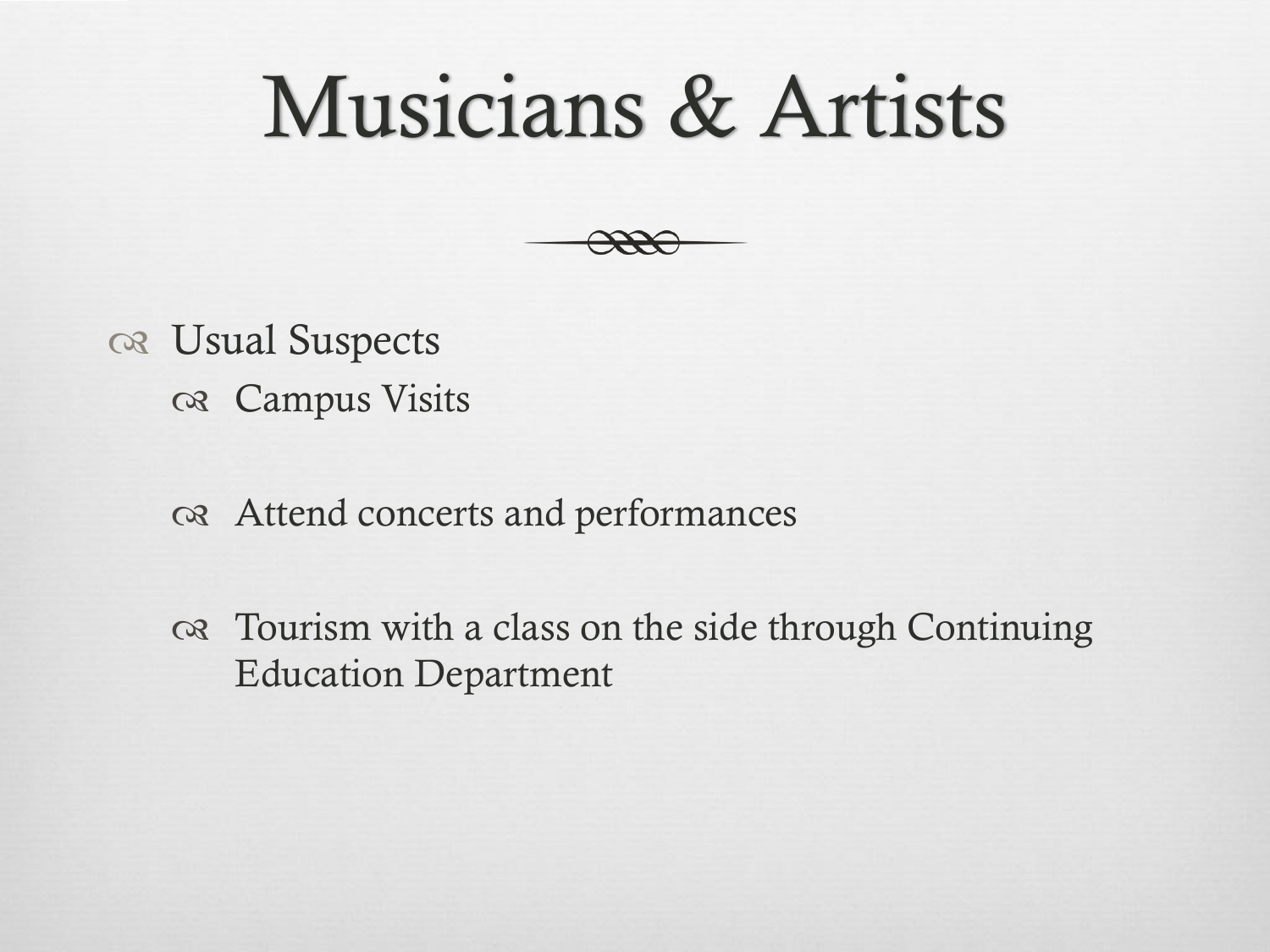### Musicians & Artists



os Little Wacky

os Auditions

- Tourism with a master class on the side through College
- Tourism with a private lesson or two
- Unpaid Performances
- $\infty$  Summer programs not offering a F or M
- $\infty$  Paid Performances O-1 or P Artist Visa

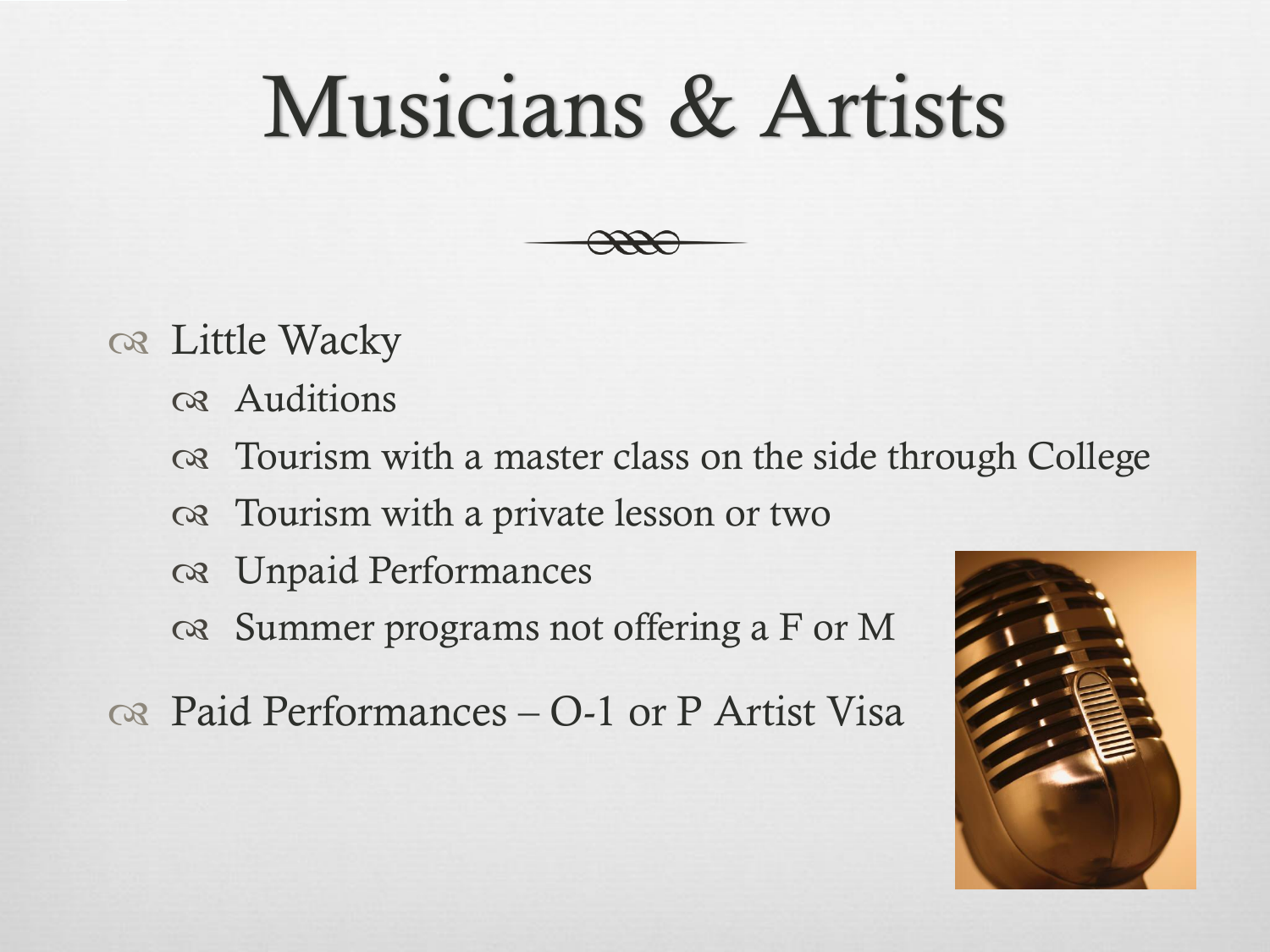### Musicians & Artists

What to do with students who have left the US for an extended period but still need to finish a few degree requirements?

- os Recitals
- os Dissertation
- o<sub>8</sub> Exams

Common practice has been to recommend the B1 visa; however this past year, CBP has stopped a number of individuals requiring them to have an F1 instead. Conundrum: Do not qualify for the F1, potentially do not qualify for the B1.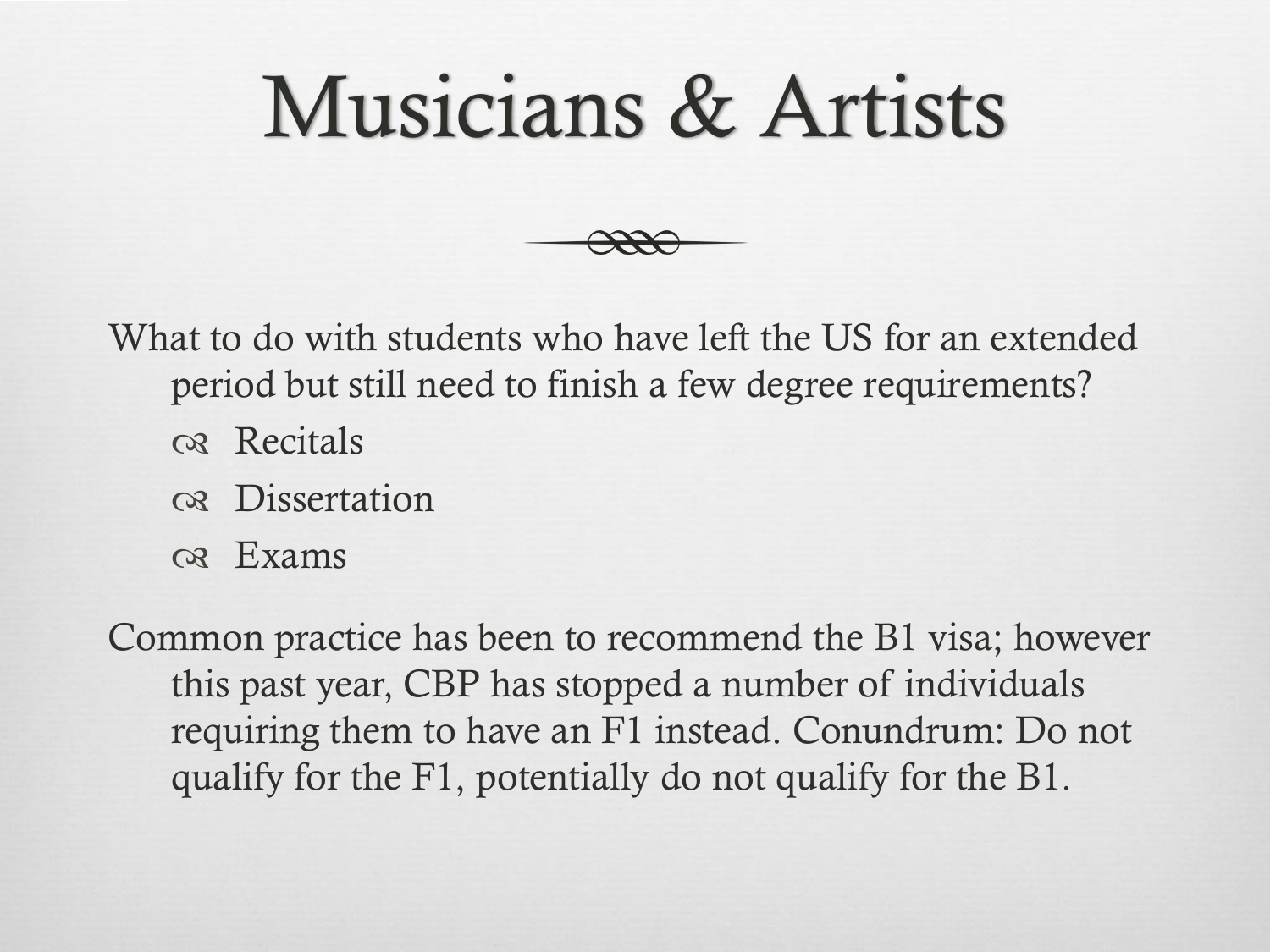

- B-1 in Clinical Setting Very limited use
	- No patient contact, except for "medical clerkship"
	- No compensation
	- Distinction between international medical graduates (IMG) and international medical students.

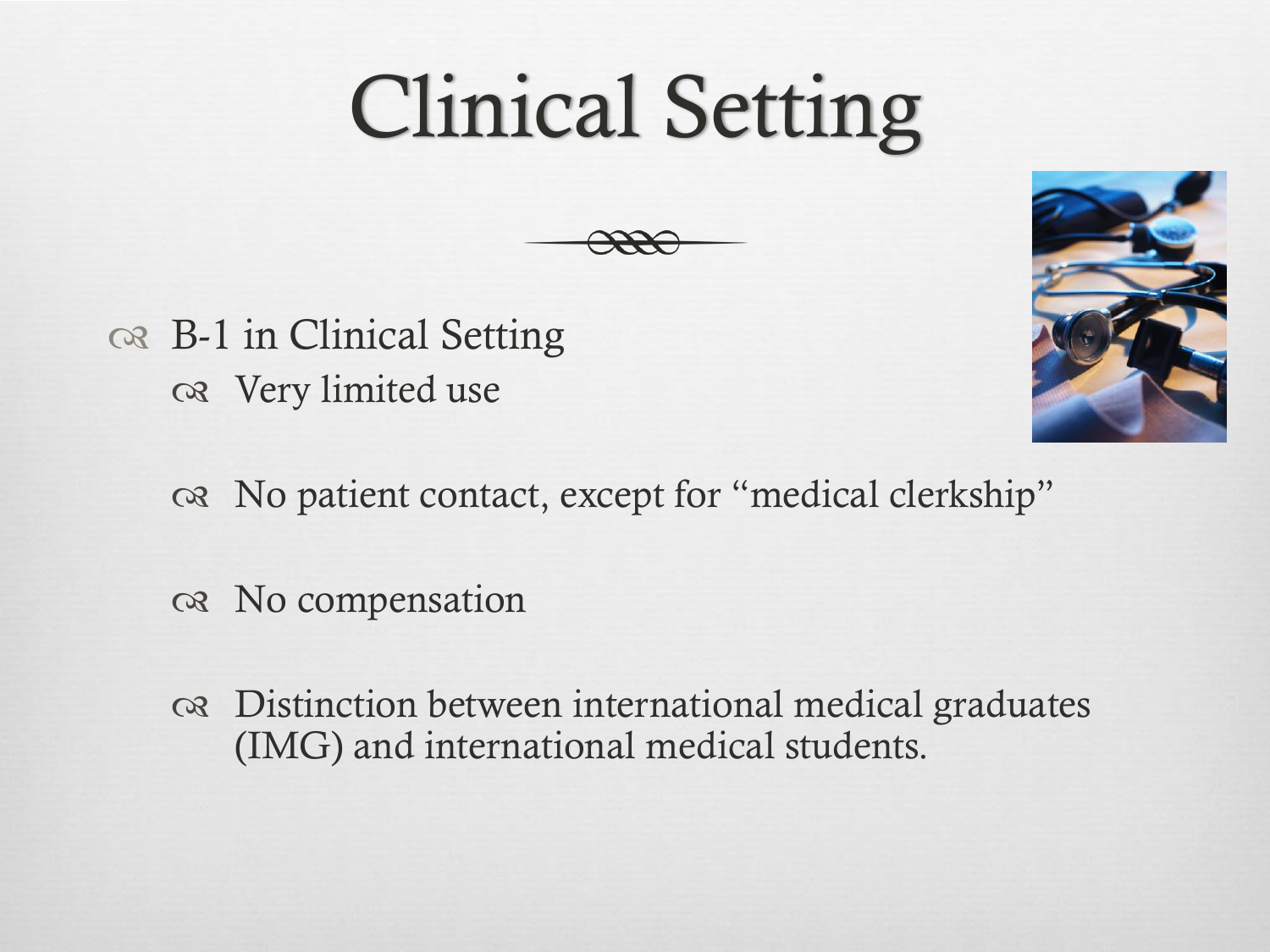#### Medical Clerkships/Electives

- $\infty$  N10.4-1 Medical: applies only to international medical *students.*
- Allows participation a medical elective that "affords practical experience and instruction in the various disciplines of medicine under the supervision and direction of faculty physicians at a U.S. medical school's hospital as an approved part of the student's foreign medical training."
- $\infty$  Up to a medical school to determine whether internal policy supports actual patient contact.
- Business practice: elective acceptance; B-1 invitation letter, CBP letter, I-94 review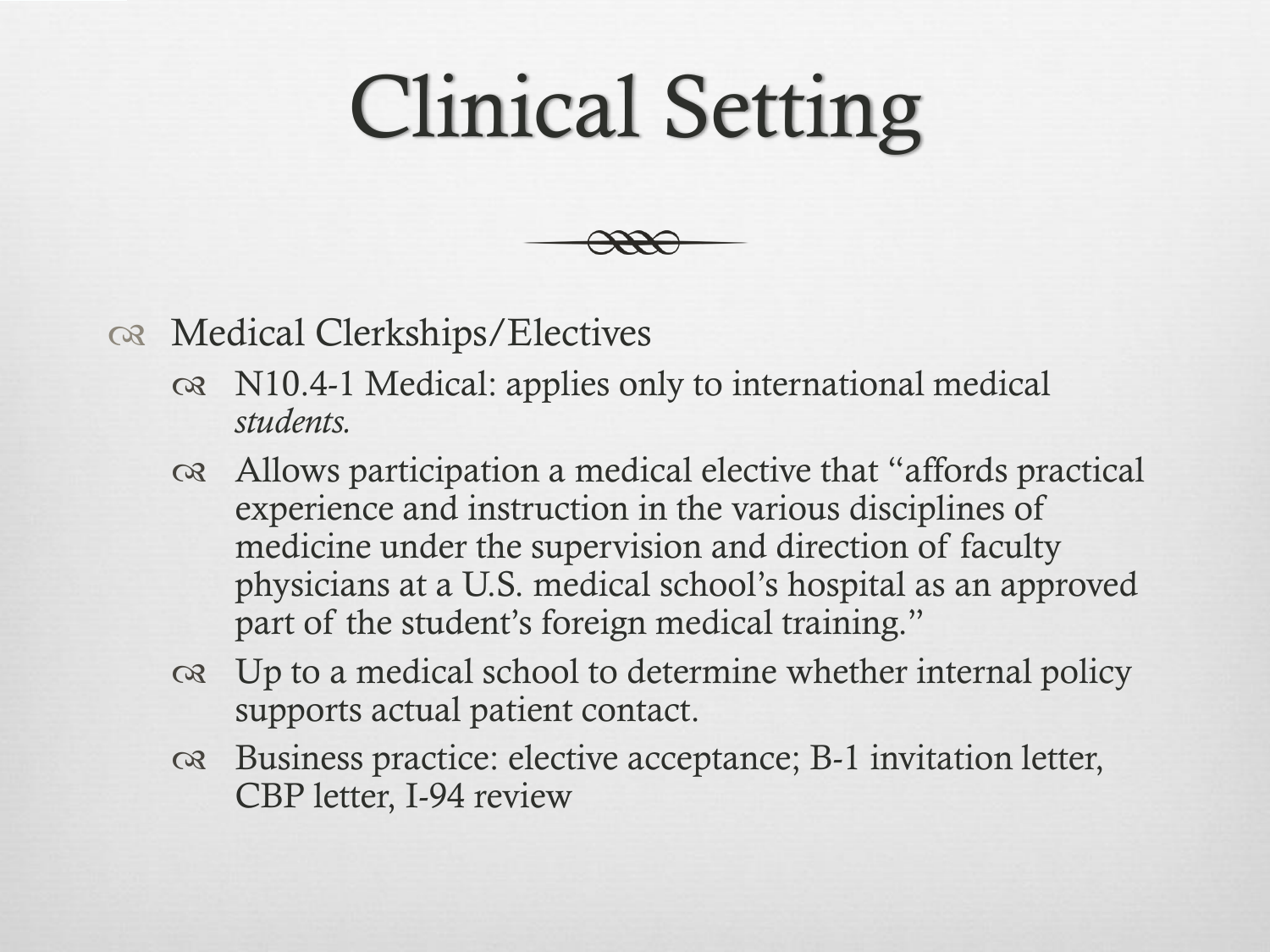

#### os Clinical Observations

- 9 FAM 41.31 N104-2 Business or other Professional or Vocational Activities
- Allow medical professionals to enter in B-1 "exclusively to observe the conduct of business or professional activity". Absolutely no patient contact.
- Any practical experience through on-the-job training or clerkship must qualify under H, L or J status.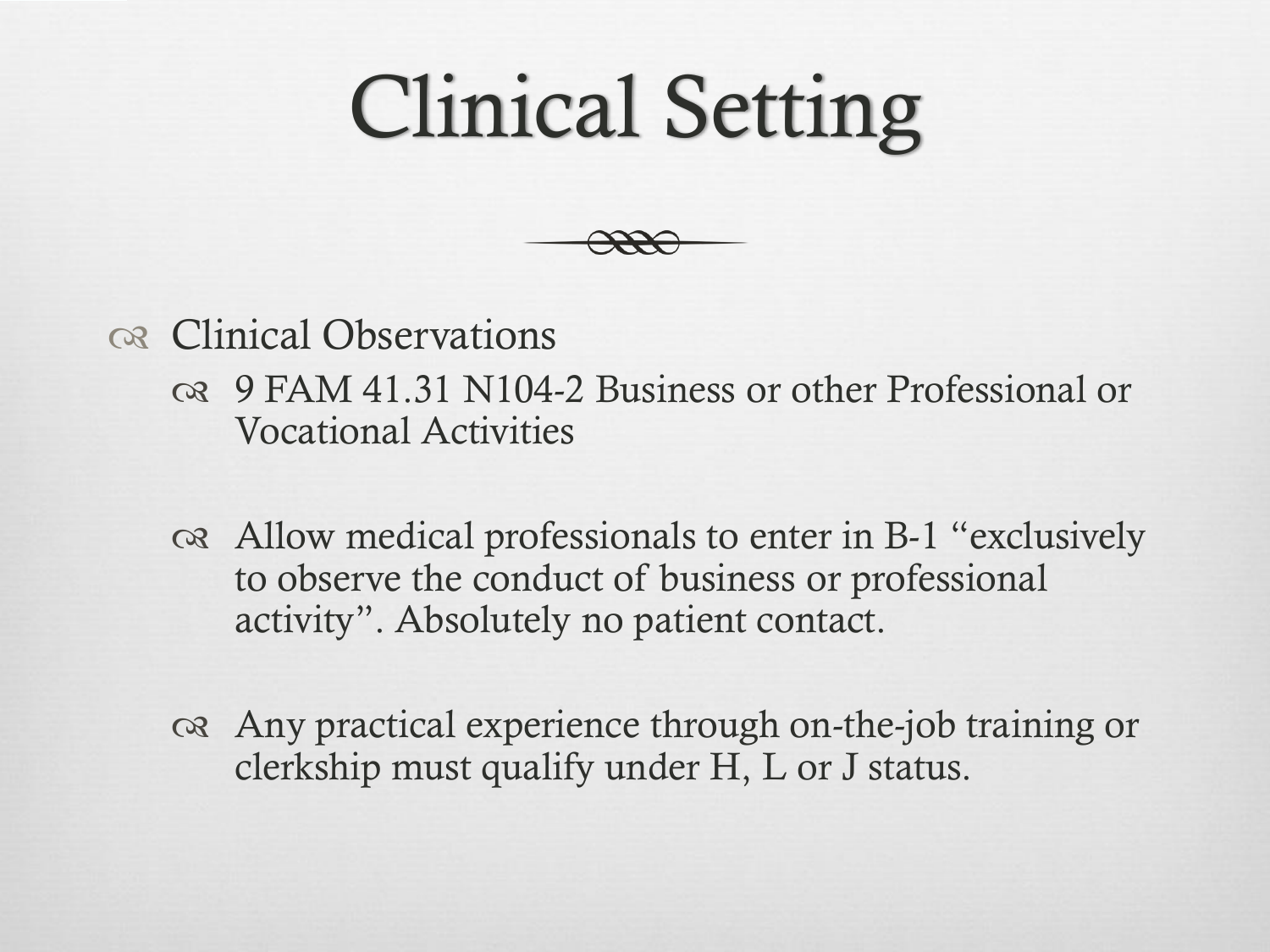

#### os Common Scenarios

- International partnership with hospital or medical/nursing/dental school abroad for short-term medical observerships.
	- ora Make sure restriction against: practical experience, patient contact, and payment to or on their behalf will be formalized in agreement or MOU.
- Individual IMG often already in US in B-1 studying for USMLE and wants to engage in:
	- Observership at the hospital. See hospital policy.
	- "Volunteer" activities in research department/lab.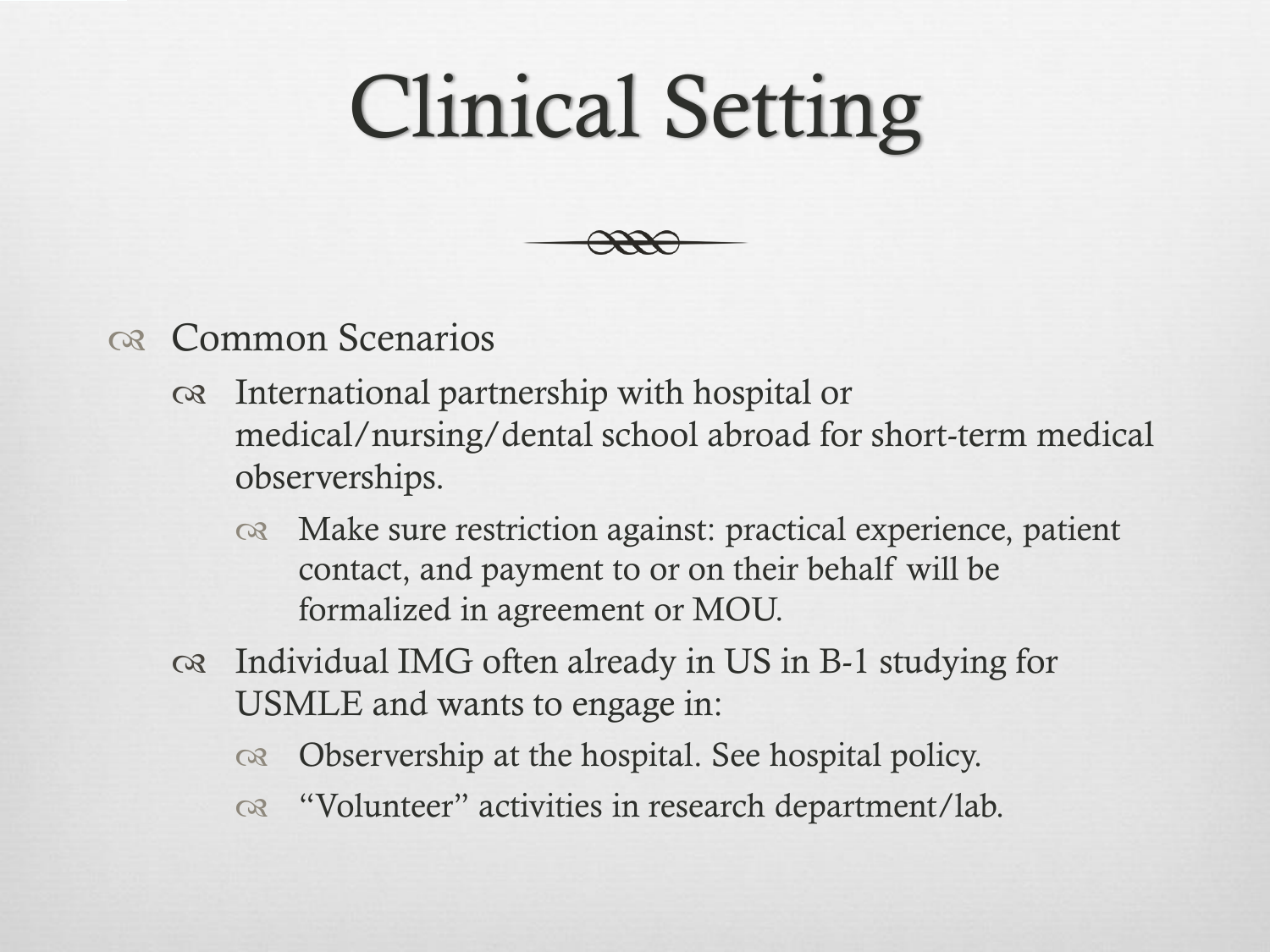## Non-traditional Programs



- os Summer Programs
	- Short-term
	- High-school students
- os Non-degree
	- No degree objective or certification
- Non-U.S. degree program with "modules" or classes on U.S. campus
- os Others?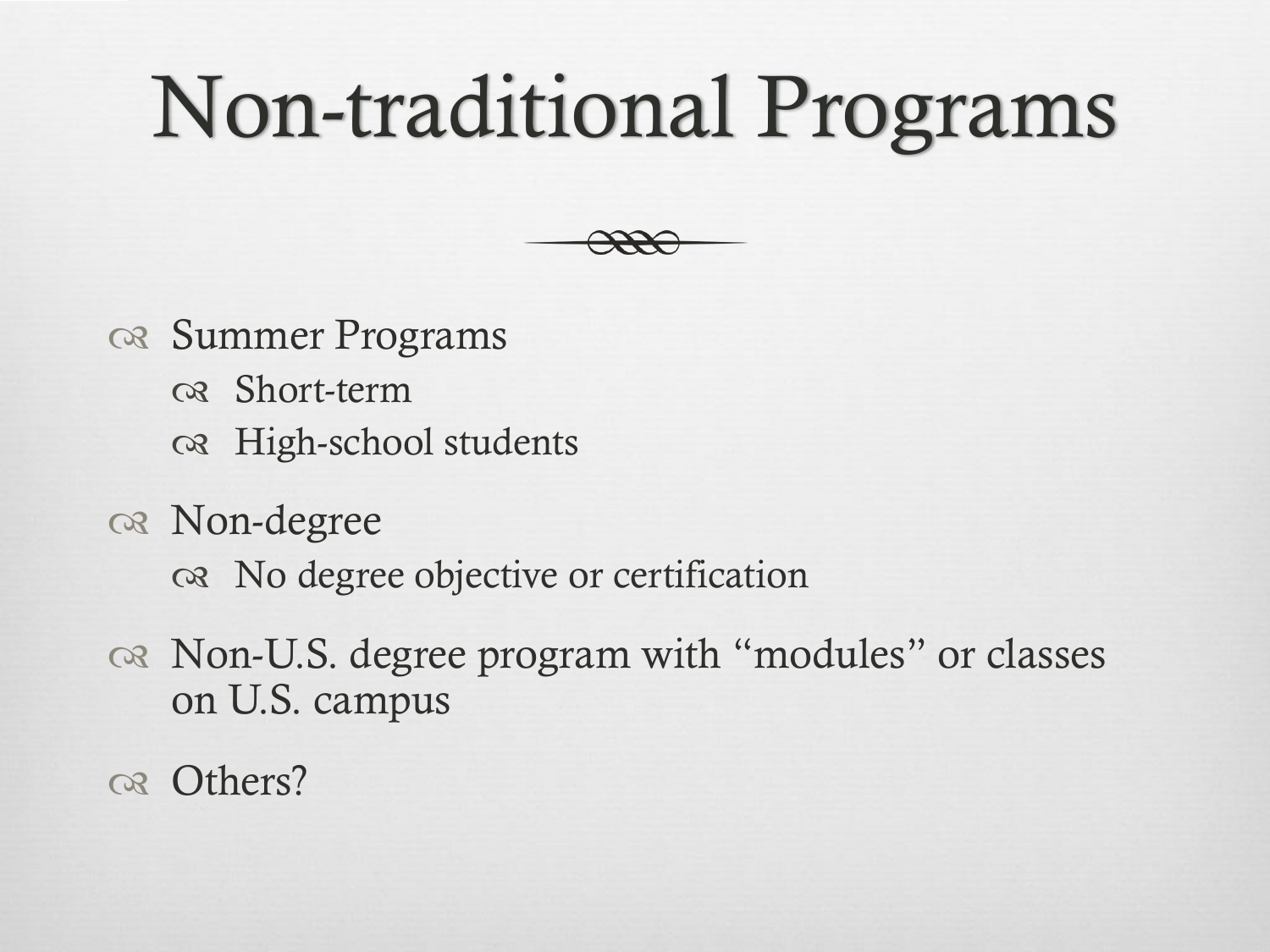## Non-traditional Programs

- or DHS vs DOS interpretations
- Institutional policy
	- Liability
	- How advertise?
	- os Explicitly ban B status enrollment?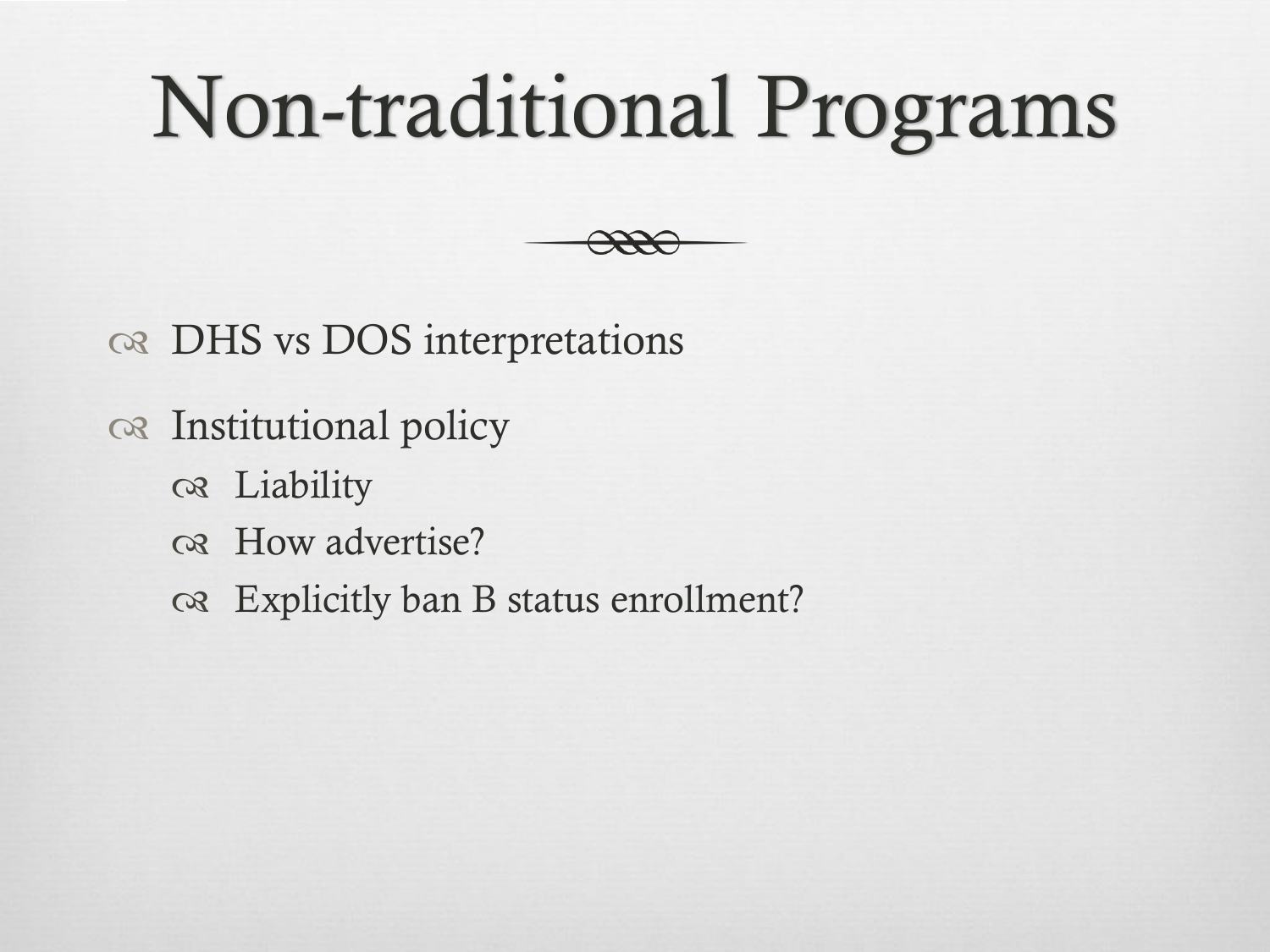#### Case Studies



 $\infty$  10 min – Discuss case studies

a Report to rest of audience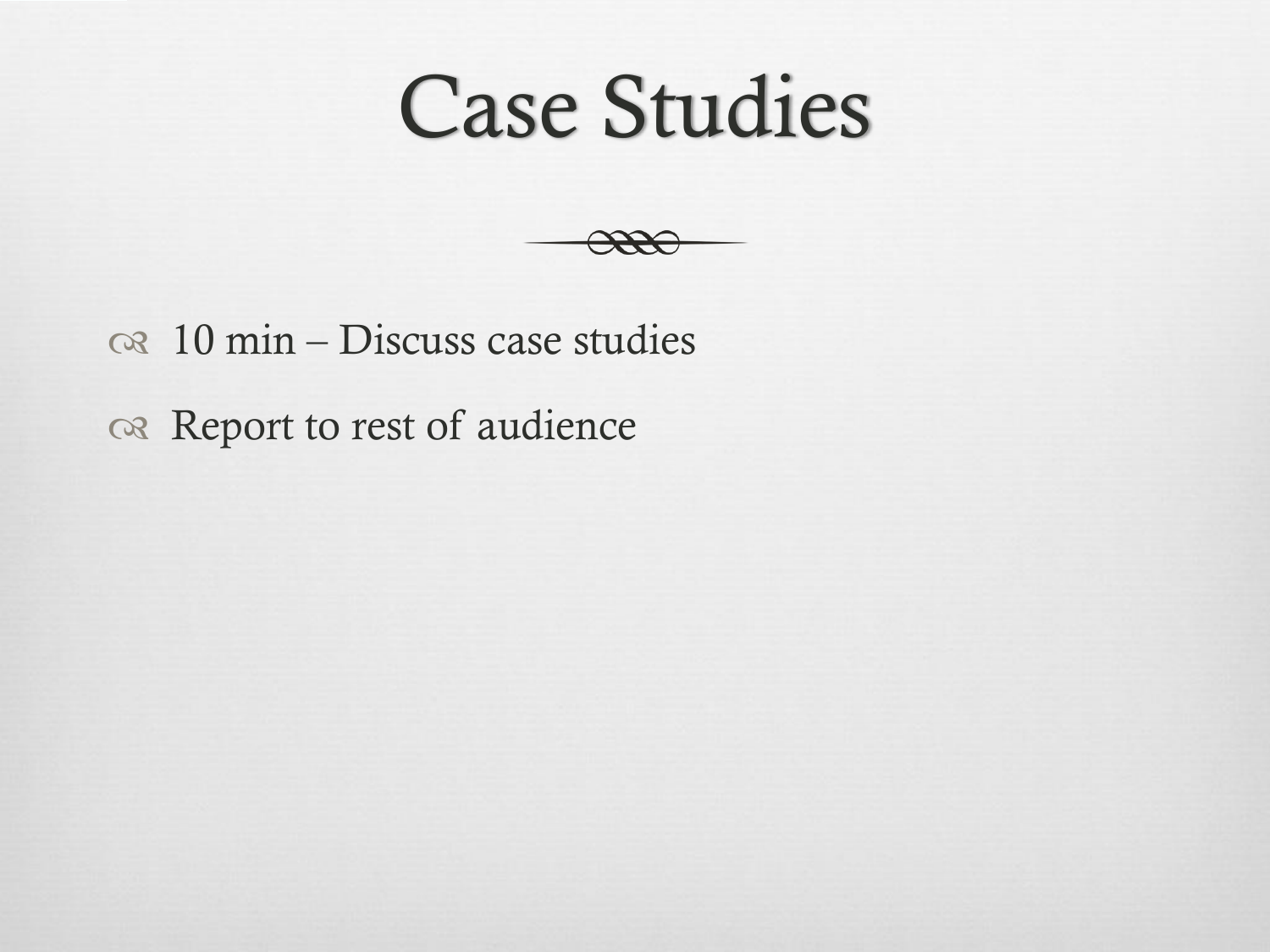### Evaluations



Don't forget to fill out the evaluation form!

os Evaluations inform future GRAC and Region XI events.

or Drop off at end of day.